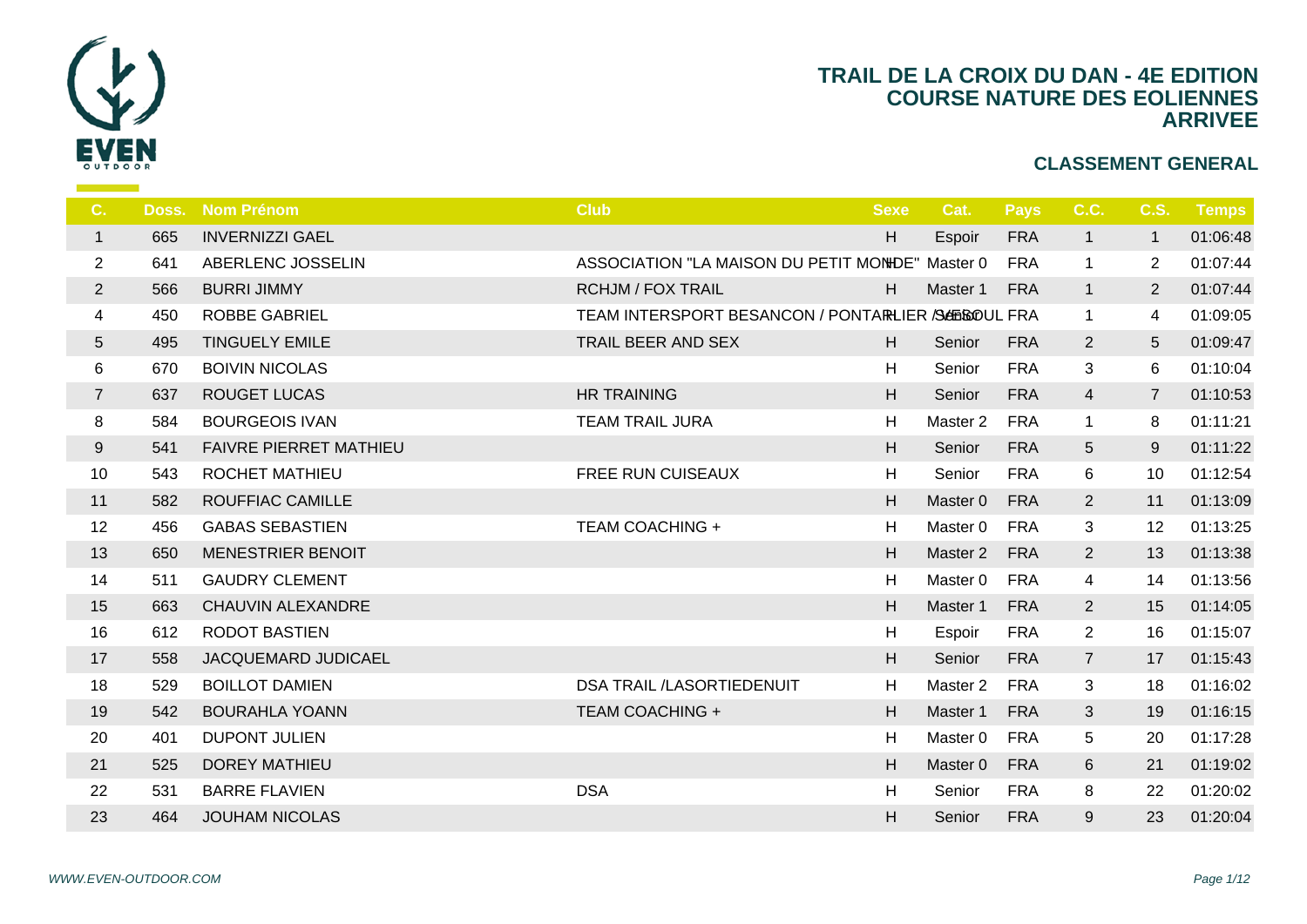

| C. | Doss. | <b>Nom Prénom</b>             | <b>Club</b>              | <b>Sexe</b> |                  |
|----|-------|-------------------------------|--------------------------|-------------|------------------|
| 24 | 448   | <b>JAILLET ANTOINE</b>        | TEAM RUNNING CONSEIL 39  | H           | Ma               |
| 25 | 434   | LOIC CUYNET                   |                          | H           | S <sub>d</sub>   |
| 26 | 575   | <b>TEJADA RAPHAEL</b>         | <b>THD</b>               | H           | S <sub>d</sub>   |
| 27 | 405   | <b>COLIN DAVID</b>            | FREE RUN CUISEAUX        | H           | Ma               |
| 28 | 617   | <b>VIEILLEDENT LOIC</b>       |                          | H           | Es               |
| 29 | 417   | PLANCON QUENTIN               |                          | H.          | S <sub>6</sub>   |
| 30 | 673   | <b>LECOINTRE THIBAULT</b>     |                          | H           | $S_{\mathsf{G}}$ |
| 31 | 605   | <b>MICHAUD ROBIN</b>          |                          | H.          | S <sub>6</sub>   |
| 32 | 534   | <b>CORNU AURELIEN</b>         | <b>LONS ATHLE 39</b>     | H           | S <sub>d</sub>   |
| 33 | 553   | <b>NACHON SEBASTIEN</b>       | RUNNING CONSEIL JURA     | H           | Ma               |
| 34 | 656   | PICHOIR CHARLINE              |                          | F.          | S <sub>6</sub>   |
| 35 | 622   | <b>LABALEC ANAIS</b>          | ROUGEOT BEAUNE TRIATHLON | F           | Ma               |
| 36 | 594   | <b>DUPRE FRANCOIS</b>         |                          | H           | Se               |
| 37 | 609   | <b>BOURGEOIS ALEXANDRE</b>    | <b>ESPRIT TRAIL AMIS</b> | H           | Ma               |
| 38 | 503   | <b>DUVERNAY DIDIER</b>        | LA 39                    | H           | Ma               |
| 39 | 595   | <b>DALOZ NICOLAS</b>          | <b>LA39</b>              | H           | $S_6$            |
| 40 | 565   | <b>ECOIFFIER ARNAUD</b>       | LES COPAINS D'ABORD      | H           | Ma               |
| 41 | 475   | <b>MASSON ROGER</b>           | <b>DAC</b>               | H           | Ma               |
| 42 | 602   | POULOT OLIVIER                |                          | H           | Ma               |
| 43 | 639   | <b>BOUQUET CLEMENT</b>        |                          | H           | S <sub>d</sub>   |
| 43 | 437   | <b>VENETR REMI</b>            |                          | H           | S <sub>d</sub>   |
| 45 | 439   | <b>TINGUELY JEAN-BAPTISTE</b> |                          | H           | Mas              |
|    |       |                               |                          |             |                  |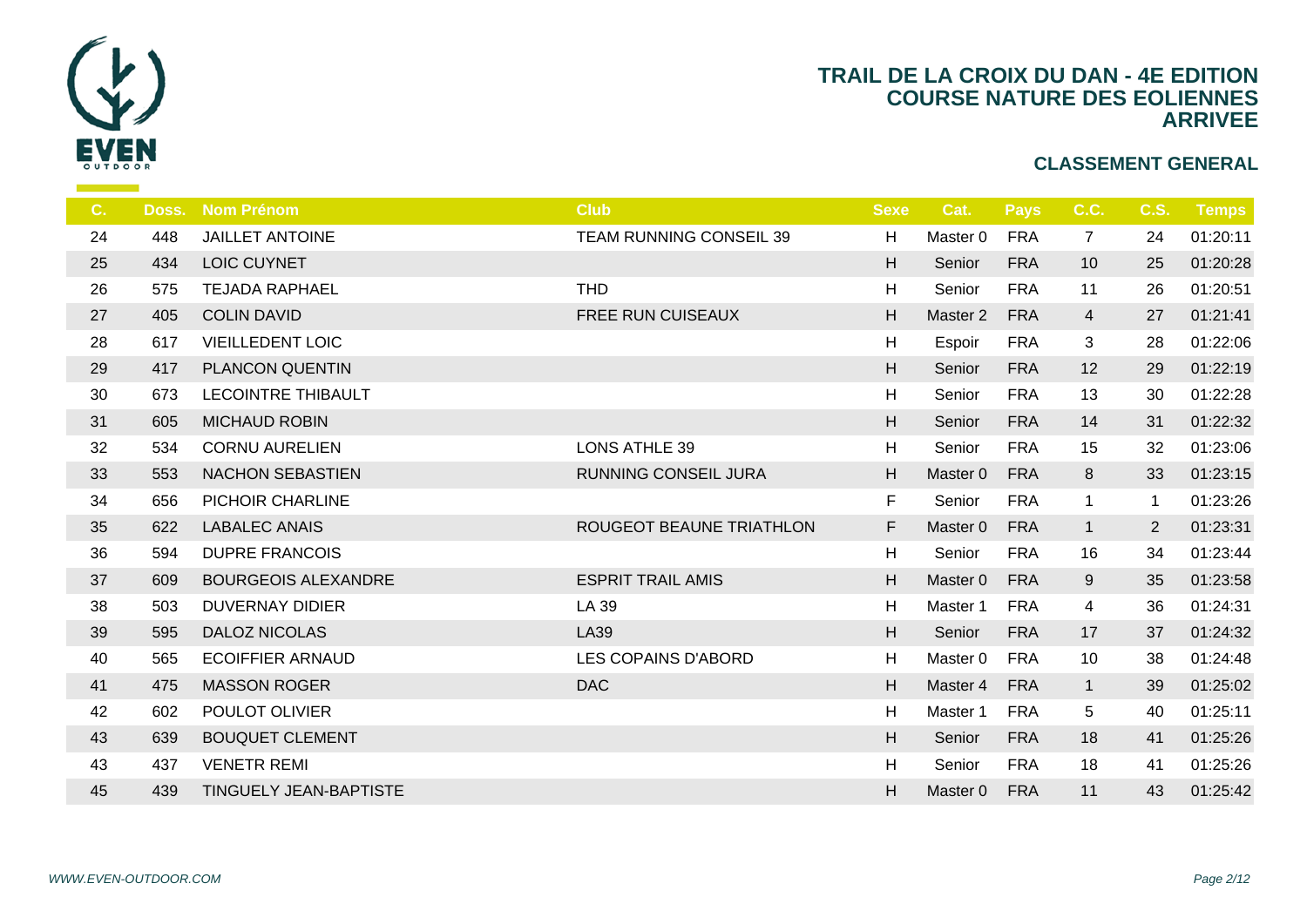

| C <sub>1</sub> | Doss. | <b>Nom Prénom</b>        | <b>Club</b>                       | <b>Sexe</b> |                  |
|----------------|-------|--------------------------|-----------------------------------|-------------|------------------|
| 46             | 432   | <b>VOISIN AURELIEN</b>   | LES ALLIGATORS ANNECY TRIATHLON H |             | Es               |
| 47             | 462   | POYET FRANCK             | DOLE AC                           | H           | Ma               |
| 48             | 653   | <b>HAMIMOL RACHID</b>    |                                   | H           | Ma               |
| 49             | 421   | <b>MAITRE GILLES</b>     | LA 39                             | H           | Ma               |
| 50             | 436   | <b>BUEB LUDOVIC</b>      | <b>SCMB</b>                       | H           | Ma               |
| 51             | 629   | <b>KLEIN CEDRIC</b>      | <b>FREE RUN CUISEAUX</b>          | H           | Ma               |
| 52             | 610   | <b>WAILLE MAXIME</b>     | LASORTIEDENUIT                    | H           | $S_{\mathsf{C}}$ |
| 53             | 614   | FENNETEAU JEREMY         | <b>ESPELEDONIEN</b>               | H           | Ma               |
| 54             | 630   | <b>CATELIN LAURIS</b>    |                                   | H           | Ma               |
| 55             | 591   | <b>VEILLER FRANCIS</b>   |                                   | H           | Ma               |
| 56             | 638   | PATOIS LOUISE            | <b>HR TRAINING</b>                | F.          | $S_{\epsilon}$   |
| 57             | 559   | <b>CHARNOZ SEBASTIEN</b> |                                   | H           | Ma               |
| 58             | 491   | <b>AMELINE FREDERIC</b>  | <b>TEAM COACHING +</b>            | H           | Ma               |
| 59             | 626   | <b>JOUHAM FRANCK</b>     |                                   | H           | Es               |
| 60             | 528   | PELLETIER FLORIAN        |                                   | H           | Ma               |
| 61             | 536   | <b>QUIRICO FLORIAN</b>   | <b>EJCA</b>                       | H           | S <sub>6</sub>   |
| 62             | 428   | <b>NICOT LAURENT</b>     |                                   | H           | Ma               |
| 63             | 515   | <b>GRAS ADRIEN</b>       |                                   | H           | Ma               |
| 64             | 418   | <b>CUMY MATHILDE</b>     |                                   | F           | S <sub>6</sub>   |
| 65             | 574   | <b>JOSEPH NICOLAS</b>    | <b>FRI TRAIL</b>                  | H           | Ma               |
| 66             | 600   | <b>DEBOIS NICOLAS</b>    |                                   | H           | Ma               |
| 67             | 466   | <b>TOUILLER JEROME</b>   | LONSATHLE39                       | H           | Ma               |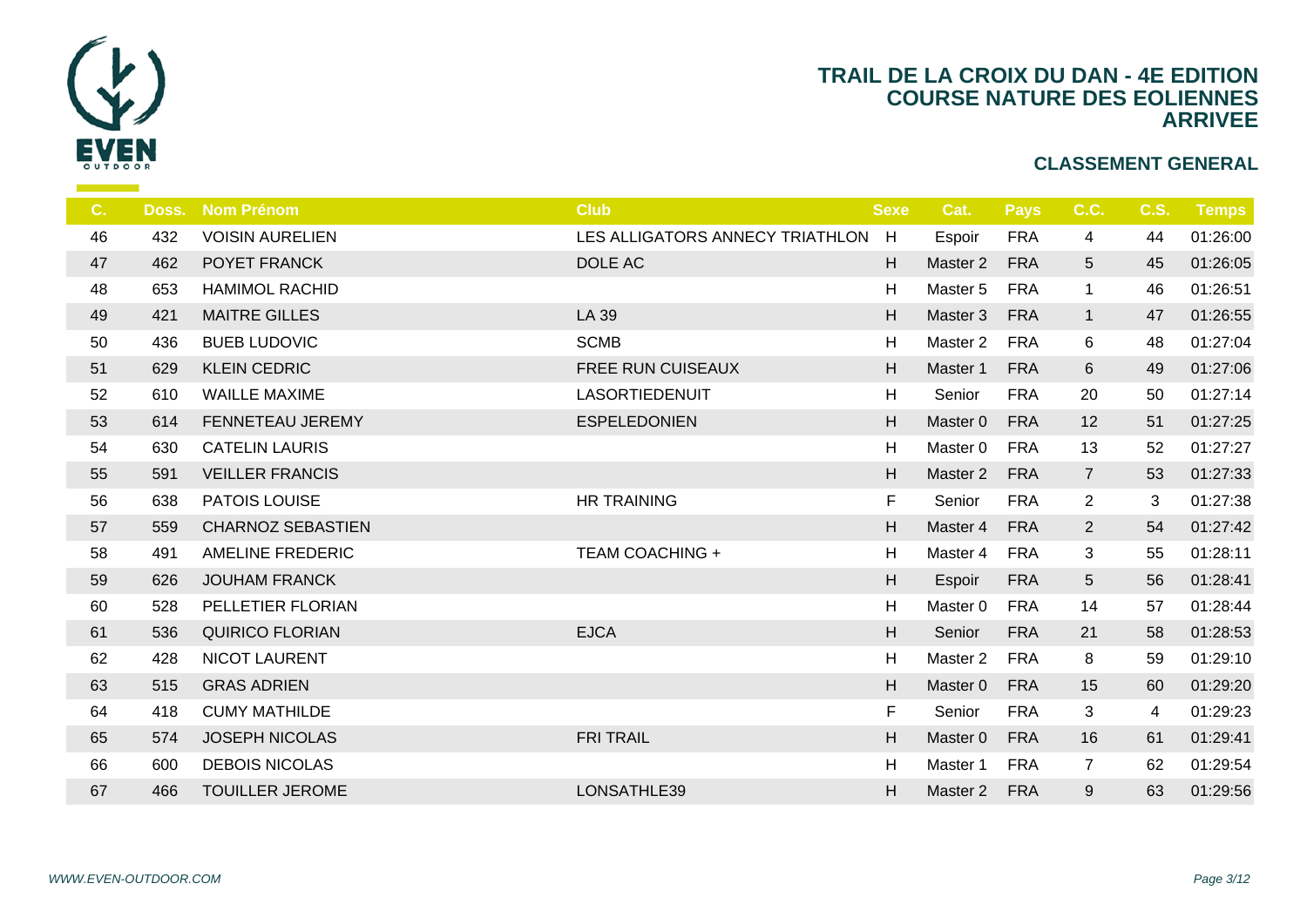

| C. | Doss. | <b>Nom Prénom</b>          | <b>Club</b>               | <b>Sexe</b>               |                |
|----|-------|----------------------------|---------------------------|---------------------------|----------------|
| 68 | 627   | <b>JURY CHRISTOPHE</b>     | <b>TRIATH'LONS</b>        | H                         | Ma             |
| 69 | 532   | JACQUOT ALEXANDRE          |                           | H                         | Ma             |
| 70 | 601   | <b>FUSSY JULES</b>         |                           | H                         | $S_6$          |
| 71 | 476   | <b>MAIROT VINCENT</b>      |                           | H                         | S <sub>6</sub> |
| 72 | 669   | <b>ROUX ROBIN</b>          |                           | H                         | Ma             |
| 73 | 445   | DE BIASI DAVID             |                           | H                         | Ma             |
| 74 | 624   | <b>METRA CORENTIN</b>      |                           | H                         | $S_6$          |
| 75 | 659   | <b>LAMBEY DOMINIQUE</b>    |                           | H                         | Ma:            |
| 76 | 661   | <b>DUBREZ DAMIEN</b>       |                           | H                         | Ma             |
| 76 | 481   | <b>ROY JULIEN</b>          |                           | H                         | Mas            |
| 78 | 473   | <b>VALFREY GILLES</b>      | <b>YAC</b>                | H                         | Ma             |
| 79 | 615   | PEGUILLET CARL             |                           | $\boldsymbol{\mathsf{H}}$ | S <sub>6</sub> |
| 80 | 563   | <b>BORNIER HERVE</b>       |                           | H                         | Ma:            |
| 81 | 485   | ROBILLART NICOLAS          | PELOUSEY COURT TOUT DOUBS | H                         | Ma:            |
| 82 | 544   | <b>BRENIAUX JEAN SIMON</b> |                           | H                         | Ma             |
| 83 | 452   | <b>LENOIR MARIE</b>        | HR TRAINING 25            | F                         | S <sub>6</sub> |
| 83 | 554   | SAINTE MENE ROMAIN         | <b>EJCA POLIGNY</b>       | H                         | Ma:            |
| 85 | 632   | <b>CORDIER BRUNO</b>       | <b>TEAM BANCALES</b>      | H                         | Ma             |
| 86 | 585   | <b>LUGAND MICHEL</b>       | COACHING +                | H                         | Ma             |
| 87 | 621   | <b>BINETRUY STEPHANE</b>   |                           | H                         | Ma:            |
| 88 | 419   | <b>CHARNOZ NICOLAS</b>     | <b>CAC 39</b>             | $\boldsymbol{\mathsf{H}}$ | Ma             |
| 89 | 628   | <b>BARAN ALEXANDRE</b>     |                           | H                         | Mas            |
|    |       |                            |                           |                           |                |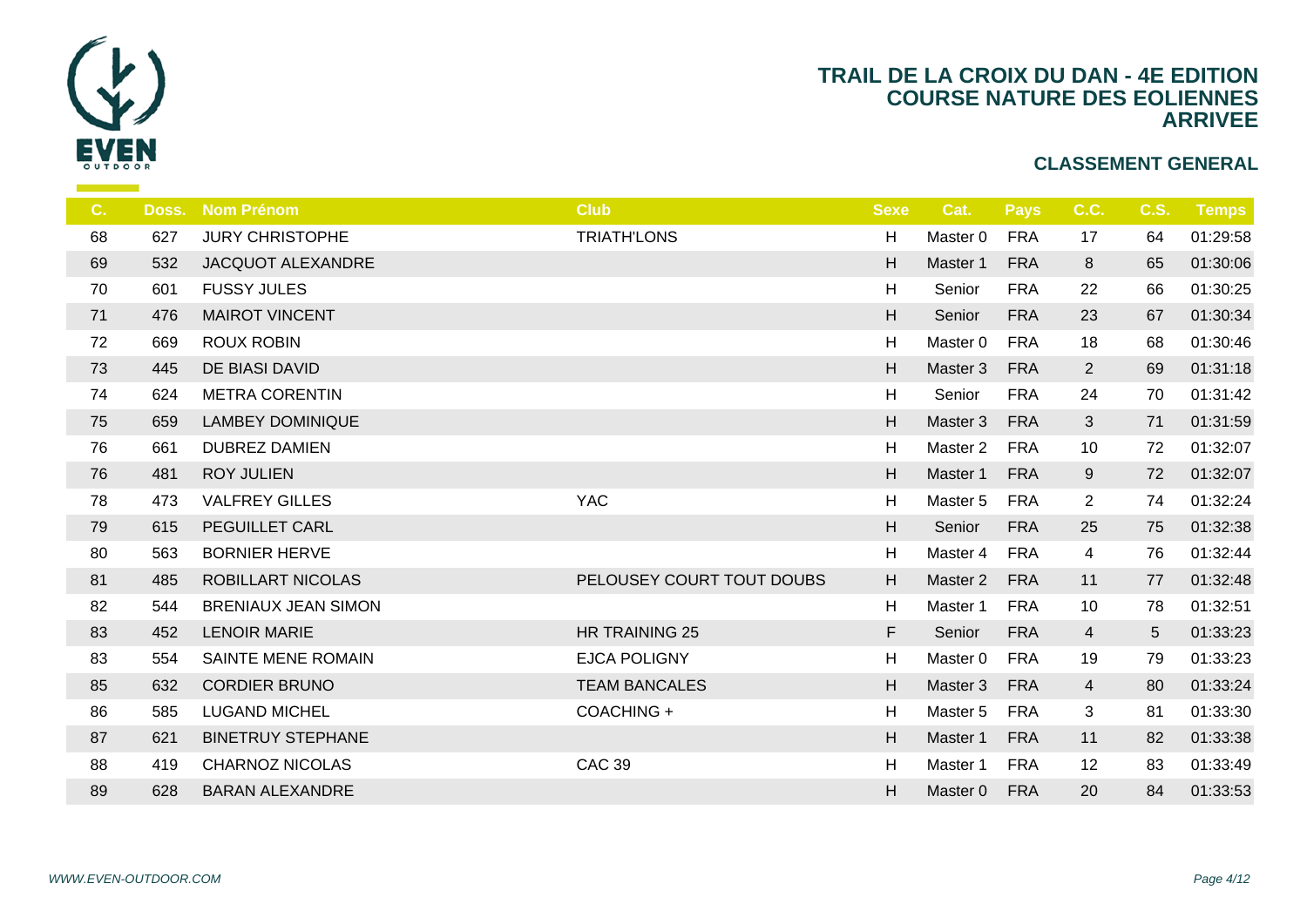

| C.  | Doss. | <b>Nom Prénom</b>           | <b>Club</b>              | <b>Sexe</b>               |                |
|-----|-------|-----------------------------|--------------------------|---------------------------|----------------|
| 90  | 494   | JULIEN ANTOINE              |                          | H                         | S <sub>d</sub> |
| 91  | 550   | <b>LHAOUCINE YVAN</b>       | <b>EJCA</b>              | H                         | Ma             |
| 92  | 549   | <b>GUILLOT MARIEN</b>       | <b>TEAM SPORTMIDABLE</b> | H                         | S <sub>6</sub> |
| 92  | 524   | <b>FAVROT ALEXIS</b>        |                          | H                         | Ma             |
| 94  | 611   | <b>REGNIER CHRISTOPHE</b>   |                          | H                         | Ma             |
| 95  | 465   | <b>JOUHAM MAXIME</b>        |                          | H                         | Es             |
| 96  | 535   | JAMOT JOHAN                 | <b>CNP TRIATHLON</b>     | H                         | $S_6$          |
| 97  | 488   | <b>MIGNOT JEROME</b>        |                          | H                         | Ma             |
| 98  | 430   | <b>GIBEY NATHALIE</b>       | <b>CAC 39</b>            | F                         | Ma             |
| 99  | 564   | <b>TORRES JOACHIM</b>       |                          | H                         | Ma             |
| 100 | 568   | <b>FONTANY ROMAIN</b>       |                          | H                         | S <sub>6</sub> |
| 101 | 431   | <b>MEUNIER PHILIPPE</b>     | <b>CAC 39</b>            | H                         | Mas            |
| 102 | 636   | <b>GIRARD CLAUDE</b>        | PEDALE FALLETANAISE CLUB | H                         | Ma             |
| 103 | 498   | PROST MARIE-CHRISTINE       | <b>LONS ATHLE 39</b>     | F                         | Mas            |
| 104 | 406   | <b>HOUARD JEROME</b>        | <b>TOS TRIATHLON</b>     | H                         | Ma             |
| 105 | 414   | <b>ESCOFFIER ERIC</b>       | <b>ROUGEMONT LOISIRS</b> | H                         | Mas            |
| 106 | 459   | <b>GUIDICI GILLES</b>       | <b>LONS ATHLE 39</b>     | H                         | Ma             |
| 107 | 635   | <b>MONTIGNY ADRIEN</b>      |                          | H                         | Ma:            |
| 108 | 671   | <b>HUOT MARCHAND JEROME</b> |                          | H                         | Ma             |
| 109 | 654   | THOMAS CHLOE                |                          | F                         | S <sub>6</sub> |
| 110 | 579   | <b>COMBET ALEXIS</b>        |                          | $\boldsymbol{\mathsf{H}}$ | Es             |
| 111 | 487   | <b>HUMBERT CHRISTIAN</b>    | DOLE ATHLETIQUE CLUB     | H.                        | Mas            |
|     |       |                             |                          |                           |                |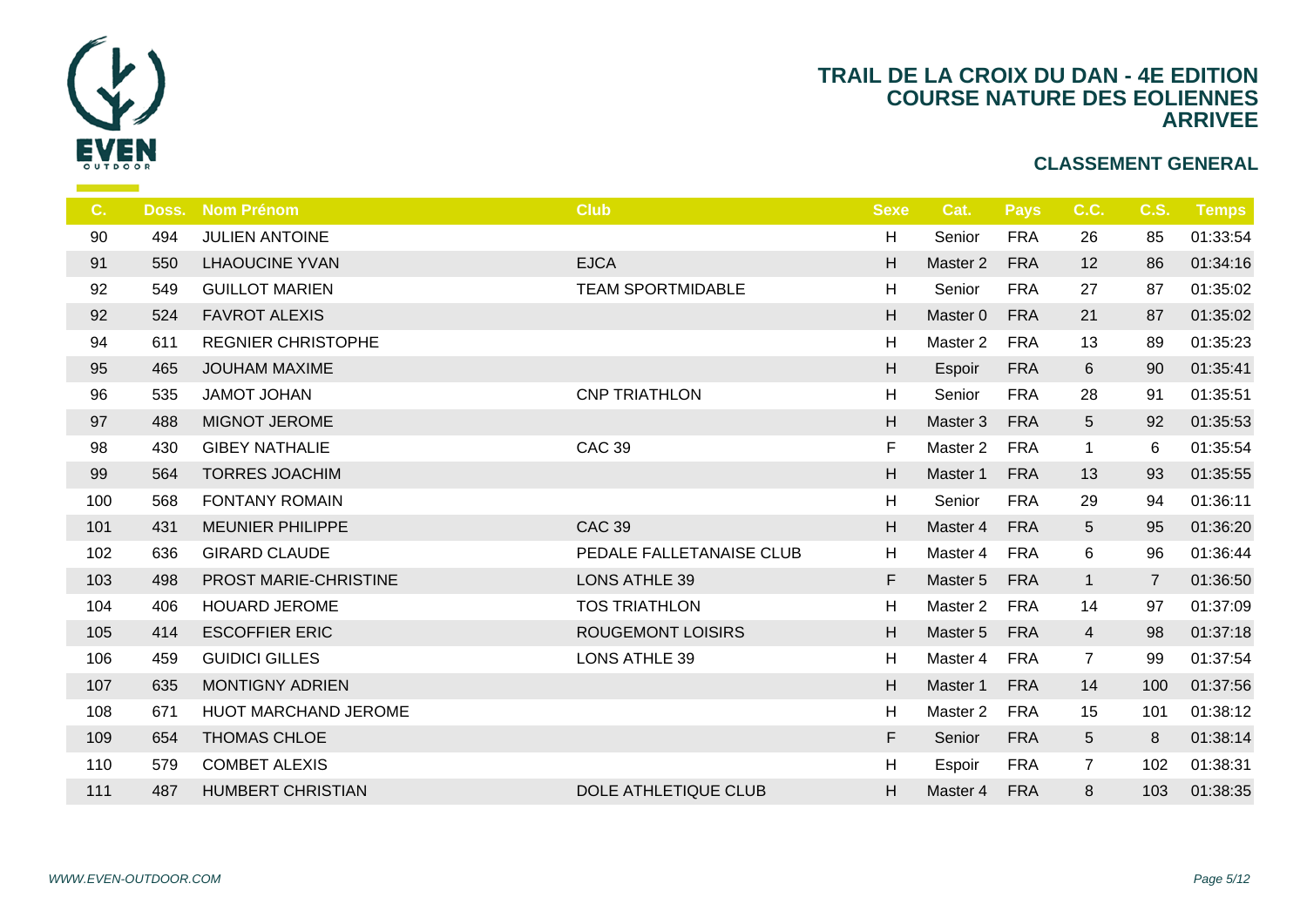

| C <sub>1</sub> | Doss. | <b>Nom Prénom</b>         | <b>Club</b>            | <b>Sexe</b> |                |
|----------------|-------|---------------------------|------------------------|-------------|----------------|
| 112            | 441   | <b>SCRIVE THOMAS</b>      |                        | H           | Ma             |
| 113            | 453   | PALANCHON REMI            |                        | H           | Ma             |
| 114            | 499   | <b>CURTIL CHRISTOPHE</b>  | BESANCON ATHLETIC CLUB | H           | Ma             |
| 115            | 467   | PROTET KEVIN              |                        | H           | S <sub>6</sub> |
| 116            | 533   | <b>STUDER NILS</b>        |                        | H           | Es             |
| 117            | 507   | LOUIS JACQUES             |                        | H           | Es             |
| 118            | 666   | POUILLOUX JULIEN          |                        | H           | Ma             |
| 119            | 640   | ROCAULT PIERRE            |                        | H           | Ma             |
| 120            | 593   | <b>DAUVERGNE THOMAS</b>   |                        | H           | Ma             |
| 121            | 512   | <b>ROBIN SEBASTIEN</b>    |                        | H           | Ma             |
| 122            | 496   | <b>BONNEAUD ERIC</b>      | <b>FERRIERE SA</b>     | H           | Ma             |
| 123            | 420   | <b>MELET CHARLINE</b>     |                        | F           | S <sub>6</sub> |
| 124            | 486   | <b>PERNIN ERIC</b>        | <b>LONS ATHLE 39</b>   | H           | Ma             |
| 125            | 539   | <b>VILLANCHER MICHAEL</b> |                        | H           | S <sub>6</sub> |
| 126            | 586   | <b>SIGONNEY NICOLAS</b>   |                        | H           | $S_6$          |
| 127            | 655   | <b>DELACROIX RAPHAEL</b>  |                        | H           | Ma             |
| 128            | 446   | FORTIN JEAN ETIENNE       |                        | H           | Ma             |
| 129            | 608   | <b>CLEMENT ARNAUD</b>     |                        | H.          | Ma             |
| 130            | 556   | <b>BELOT JOHN</b>         | <b>THD</b>             | H           | Ma             |
| 131            | 567   | <b>BILLOT VICTOR</b>      |                        | H           | S <sub>6</sub> |
| 132            | 578   | <b>KERNIN FREDERIC</b>    | OLYMPIQUE DE MARSEILLE | H           | Ma             |
| 133            | 633   | <b>HENRIET SYLVAIN</b>    | <b>RSP</b>             | H.          | Ma             |
|                |       |                           |                        |             |                |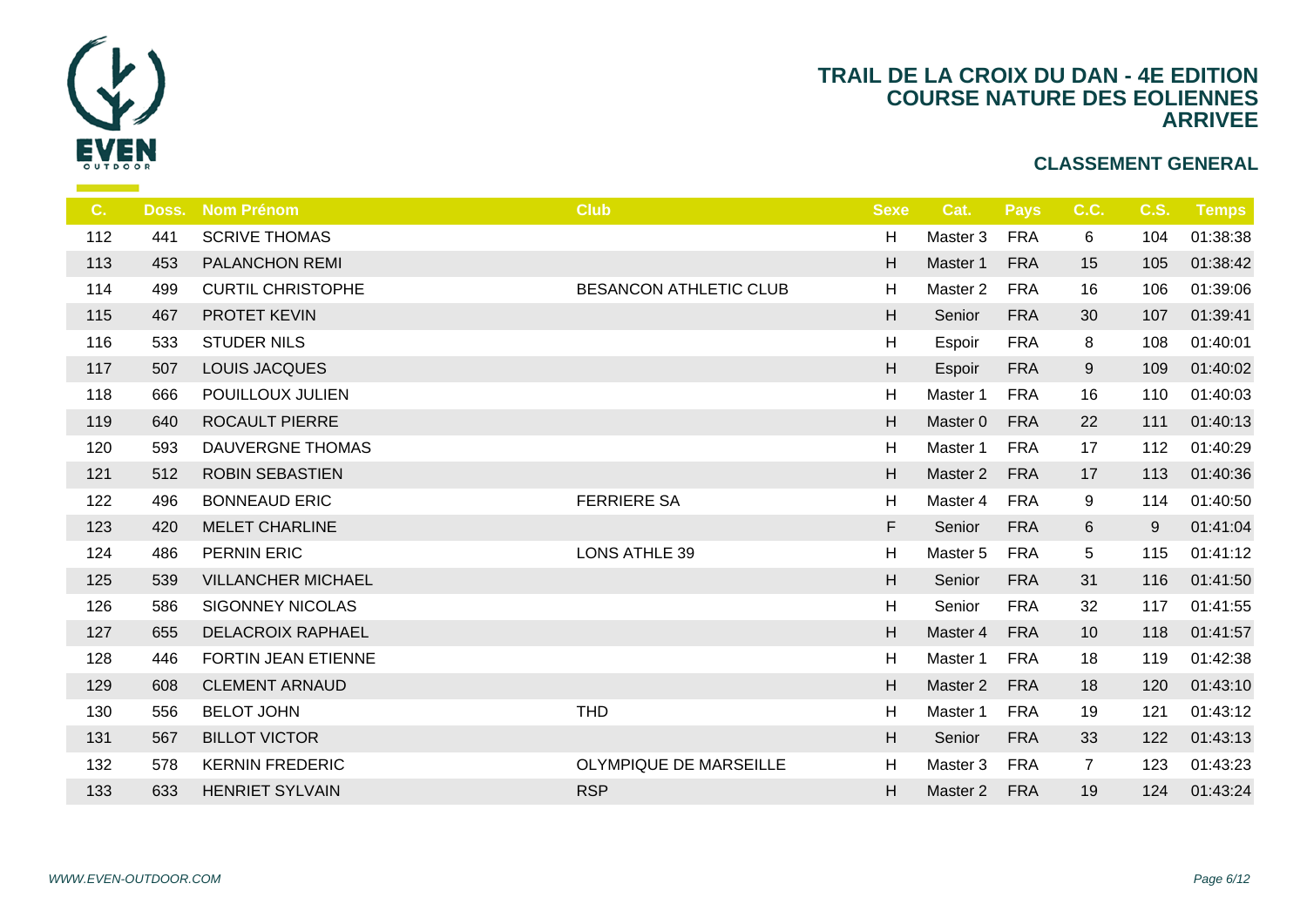

| $C_{1}$ | Doss. | <b>Nom Prénom</b>        | <b>Club</b>         | <b>Sexe</b>               |    |
|---------|-------|--------------------------|---------------------|---------------------------|----|
| 134     | 508   | <b>LAURENT EMMANUEL</b>  | <b>TEAM ROMINOU</b> | H                         | Ma |
| 135     | 583   | <b>ROY CLEMENT</b>       |                     | H                         | Ma |
| 136     | 607   | <b>GIROD JEAN-PIERRE</b> |                     | H                         | Ma |
| 137     | 603   | <b>BUTAVANT MATTHIEU</b> | <b>DAC</b>          | H                         | Ma |
| 138     | 604   | <b>BUTAVANT AGNES</b>    | <b>DAC</b>          | F.                        | Ma |
| 139     | 619   | <b>MOLINO LEA</b>        |                     | F                         | Es |
| 140     | 484   | PICHERY MIKAEL           | JURA-CIRQUE         | H                         | S6 |
| 141     | 634   | <b>GONTARA SIRINE</b>    | <b>RSP</b>          | F                         | Ma |
| 142     | 580   | <b>BONNIN GEROME</b>     | DAC DOLE            | H                         | Ma |
| 143     | 587   | DE VETTOR LAURENT        |                     | H                         | Ma |
| 144     | 433   | <b>ZADOINOFF ERIC</b>    | <b>CAC 39</b>       | H                         | Ma |
| 145     | 598   | <b>CHANIET DAVID</b>     |                     | $\boldsymbol{\mathsf{H}}$ | Ma |
| 146     | 667   | <b>MORLIEZ HENRI</b>     |                     | H                         | Ma |
| 147     | 463   | <b>MICHAUD ROMAIN</b>    |                     | $\boldsymbol{\mathsf{H}}$ | Ma |
| 148     | 440   | DUPINEY LOIC             | <b>TRIATH'LONS</b>  | H                         | Ma |
| 149     | 672   | <b>ROY MELANIE</b>       |                     | F                         | Ma |
| 150     | 652   | <b>VILLET BAPTISTE</b>   |                     | H                         | S6 |
| 151     | 409   | <b>CARRAZ YVES</b>       |                     | H                         | Ma |
| 152     | 493   | <b>BORGES GILLES</b>     | <b>FREERUN</b>      | H                         | Ma |
| 153     | 451   | <b>VOISIN LAURENCE</b>   |                     | F                         | Ma |
| 154     | 501   | <b>GIRARDET DAMIEN</b>   | <b>EJCA</b>         | H                         | Ma |
| 155     | 500   | <b>GIRARDET EVE</b>      | <b>EJCA</b>         | F                         | Ma |
|         |       |                          |                     |                           |    |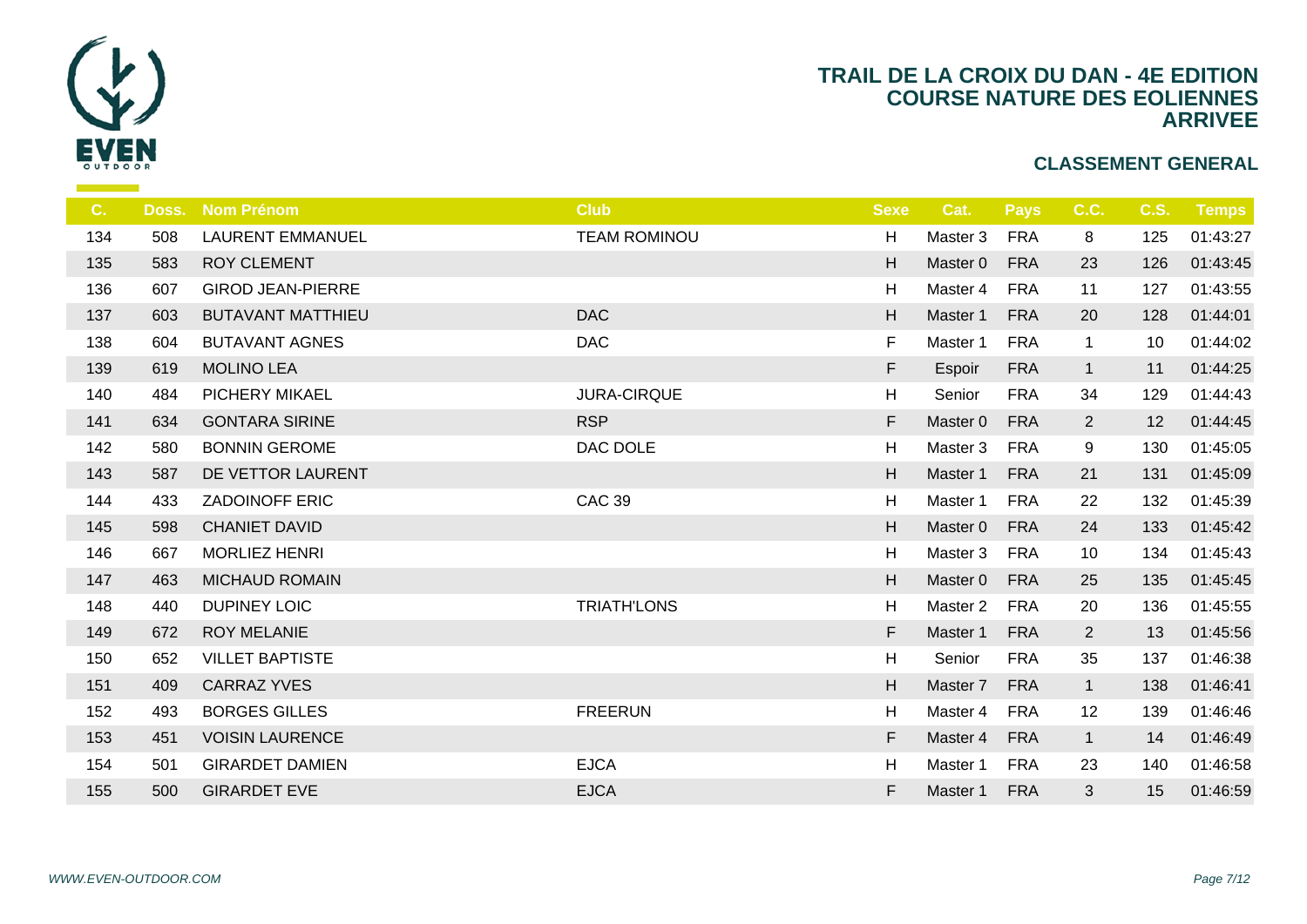

| $C_{\cdot}$ | Doss. | <b>Nom Prénom</b>       | <b>Club</b>                              | <b>Sexe</b> |                |
|-------------|-------|-------------------------|------------------------------------------|-------------|----------------|
| 156         | 570   | RAMOS JOAO              | <b>EJCA</b>                              | H           | Ma             |
| 157         | 426   | <b>GUINCHARD JULIEN</b> |                                          | H           | Ma             |
| 158         | 662   | <b>BONIER ALAN</b>      |                                          | H           | S <sub>6</sub> |
| 159         | 425   | XHAARD-BOLLON YANN      |                                          | H           | Ma             |
| 159         | 424   | <b>GRAPPIN CEDRIC</b>   |                                          | H           | $S_6$          |
| 161         | 492   | <b>MAGNIN JOEL</b>      |                                          | H           | Ma             |
| 162         | 407   | <b>WEBER ANGELIQUE</b>  | CAF DES ARAVIS                           | F           | S6             |
| 163         | 552   | <b>VERNIER SIMON</b>    |                                          | H           | S <sub>6</sub> |
| 164         | 572   | <b>LAROCHE RONAN</b>    | PHALEMPIN BASKET CLUB                    | H           | Ma             |
| 165         | 546   | <b>SEMAYNE CYRIL</b>    |                                          | H           | Ma             |
| 166         | 458   | ROUSSET JEAN PHILIPPE   | <b>RAL LONS</b>                          | H           | Ma             |
| 167         | 455   | <b>COMTET DENIS</b>     | NOUNURS'N CO                             | H           | Ma             |
| 168         | 551   | <b>ZANCHETTA ARTHUR</b> | <b>DECATHLON DOLE</b>                    | H           | $S_{\epsilon}$ |
| 169         | 517   | <b>CLEMENT THOMAS</b>   |                                          | H           | Es             |
| 170         | 478   | <b>MARECHAL TOM</b>     |                                          | H           | Es             |
| 171         | 477   | <b>ROBERT SALOME</b>    |                                          | F           | $S_6$          |
| 172         | 520   | <b>VAGNEUR MICHEL</b>   | <b>CYCLES SPORTS PASSION CHAMPAGNOHE</b> |             | Ma             |
| 173         | 592   | PANCHOUT AMELIE         | FREE RUN CUISEAUX                        | F           | Ma             |
| 174         | 422   | HUMBERT LOUIS-RODOLPHE  | <b>RANDONNEURS RUY</b>                   | H           | Ma             |
| 175         | 457   | <b>HUMBERT DIDIER</b>   | <b>RAL LONS</b>                          | H           | Ma             |
| 176         | 573   | <b>BERTHIER PASCAL</b>  |                                          | H           | Ma             |
| 177         | 506   | <b>BONGAIN SANDRINE</b> | <b>FERRIERES SA</b>                      | F           | Ma             |
|             |       |                         |                                          |             |                |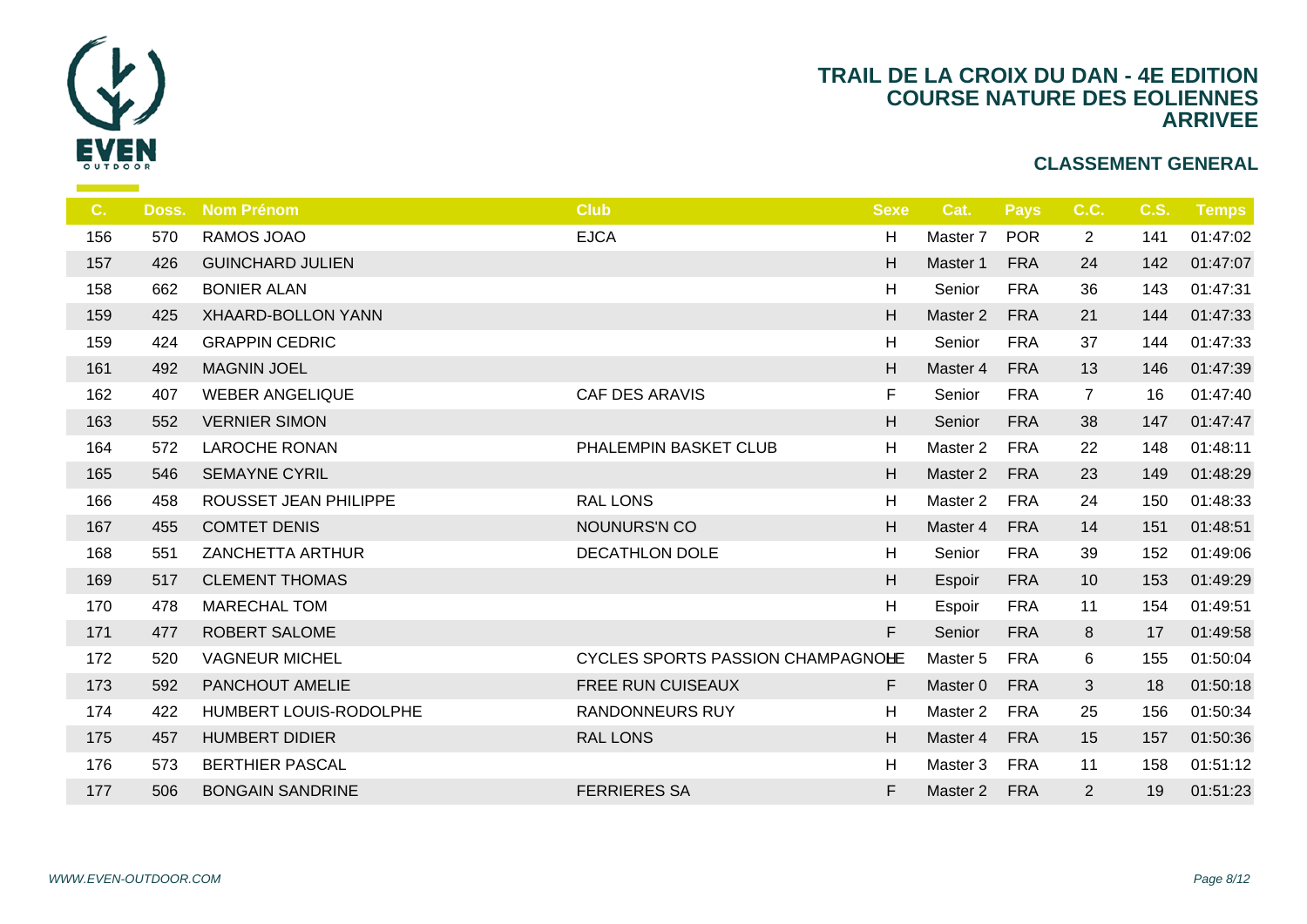

| C.  | Doss. | <b>Nom Prénom</b>          | <b>Club</b>                           | <b>Sexe</b> |                |
|-----|-------|----------------------------|---------------------------------------|-------------|----------------|
| 177 | 545   | <b>SEDAN MICHAEL</b>       | <b>DSA BESANCON TRAIL</b>             | H           | Ma:            |
| 179 | 460   | <b>VINCENT BENOIT</b>      |                                       | H           | Mas            |
| 180 | 461   | <b>BERNARD CHRISTINE</b>   | <b>RAL LONS</b>                       | F.          | Ma             |
| 181 | 620   | <b>JACQUES CECILE</b>      | TERRE DE RUNNING CHAMPAGNOLE          | F           | S <sub>6</sub> |
| 182 | 660   | <b>GRAND DIDIER</b>        |                                       | H           | Ma             |
| 183 | 643   | <b>MILLET THOMAS</b>       |                                       | H           | Ma             |
| 184 | 442   | POYER ANTHONY              | TEAM ROGERS - FOR TRAIL - SELF TISSUS |             | Ma             |
| 185 | 581   | <b>CIBAUD VANESSA</b>      |                                       | F.          | Ma:            |
| 186 | 489   | <b>HONGVAN LUC</b>         |                                       | H           | Ma             |
| 187 | 623   | <b>NEYRINCK MARIE</b>      |                                       | F           | Ma             |
| 188 | 538   | <b>BOUILLOD DAVID</b>      |                                       | H           | Ma             |
| 189 | 435   | <b>WRZESNIEWSKI GERARD</b> | <b>CAC 39</b>                         | H           | Ma             |
| 190 | 404   | <b>FUMEY GWENDOLINE</b>    |                                       | F           | $S_6$          |
| 191 | 429   | <b>BOURDEAUX CATHERINE</b> | <b>GIEN ATHLE MARATHON</b>            | F           | Ma:            |
| 192 | 410   | <b>DEBOISE YANNICK</b>     |                                       | H           | Ma             |
| 193 | 557   | <b>LANCLUME FRANCIS</b>    |                                       | H           | Ma             |
| 194 | 516   | PERNET MELANIE             |                                       | F.          | S <sub>d</sub> |
| 194 | 527   | <b>CRETIN LAURE</b>        |                                       | F           | Mas            |
| 196 | 474   | <b>BLANQUART DENIS</b>     |                                       | H           | Ma             |
| 197 | 537   | <b>ROBER THOMAS</b>        | COACHING+                             | H           | Ma             |
| 197 | 540   | <b>AUMAILLEY CECILE</b>    |                                       | F.          | Ma             |
| 199 | 403   | <b>MARIAGE MAXIME</b>      |                                       | H           | S <sub>6</sub> |
|     |       |                            |                                       |             |                |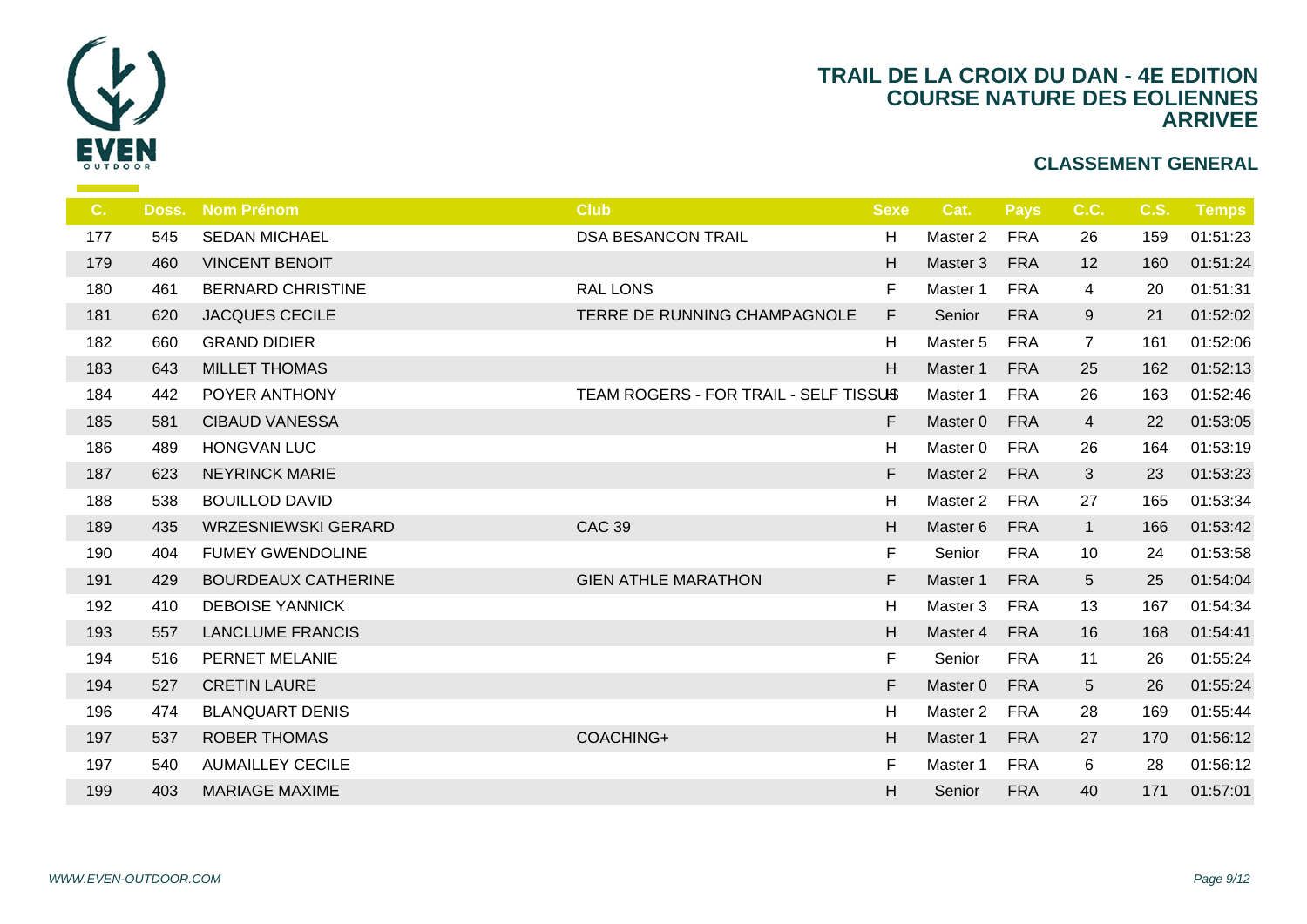

| Doss.      | <b>Nom Prénom</b>          | <b>Club</b>   | <b>Sexe</b>               |                |
|------------|----------------------------|---------------|---------------------------|----------------|
| 668<br>200 | <b>BOURDONNAY JACQUES</b>  |               | H                         | Ma             |
| 470        | <b>BONNEPART AURORE</b>    |               | F                         | Mas            |
| 201<br>443 | <b>DEFOUGERES HUBERT</b>   | <b>EJCA</b>   | H                         | Ma             |
| 482<br>203 | <b>GUERRIN PIERRE</b>      |               | $\boldsymbol{\mathsf{H}}$ | S <sub>6</sub> |
| 647<br>204 | <b>MIDOL ANDRE</b>         |               | H                         | Ma             |
| 657<br>205 | <b>AGUENON ISABELLE</b>    |               | F                         | Ma:            |
| 206<br>547 | <b>BARBALAT FRANCK</b>     |               | H                         | Ma             |
| 548<br>206 | <b>LARESCHE BENEDICTE</b>  |               | F                         | Ma             |
| 613<br>208 | <b>BEJEAN CELINE</b>       |               | F                         | Ma             |
| 509<br>209 | <b>TSCHUDNOWSKY MURIEL</b> |               | F                         | Mas            |
| 645<br>210 | <b>RAVEAU PATRICK</b>      |               | H                         | Ma             |
| 211<br>618 | RAVEAU ROLANDE             |               | F                         | Mas            |
| 212<br>664 | <b>INVERNIZZI DANIEL</b>   |               | H                         | Ma             |
| 213<br>412 | <b>MARTINEZ THIERRY</b>    |               | H                         | Ma             |
| 214<br>561 | POTINET AYMERIC            |               | H                         | Ma             |
| 215<br>658 | <b>BAK SEVERINE</b>        |               | F                         | Ma             |
| 521<br>216 | POTINET AURELIA            |               | F                         | Ma             |
| 217<br>571 | <b>RENAUD MELANIE</b>      |               | F                         | Mas            |
| 218<br>471 | <b>WEYNANS LUCILE</b>      |               | F                         | Es             |
| 505<br>219 | <b>BIGUEUR ERIC</b>        | <b>CAC 39</b> | $\boldsymbol{\mathsf{H}}$ | Mas            |
| 220<br>523 | ALBERTINI MARINA           |               | F                         | Ma             |
| 490        | <b>COQUINOT JAROLD</b>     |               | $\mathsf H$               | Mas            |
|            |                            |               |                           |                |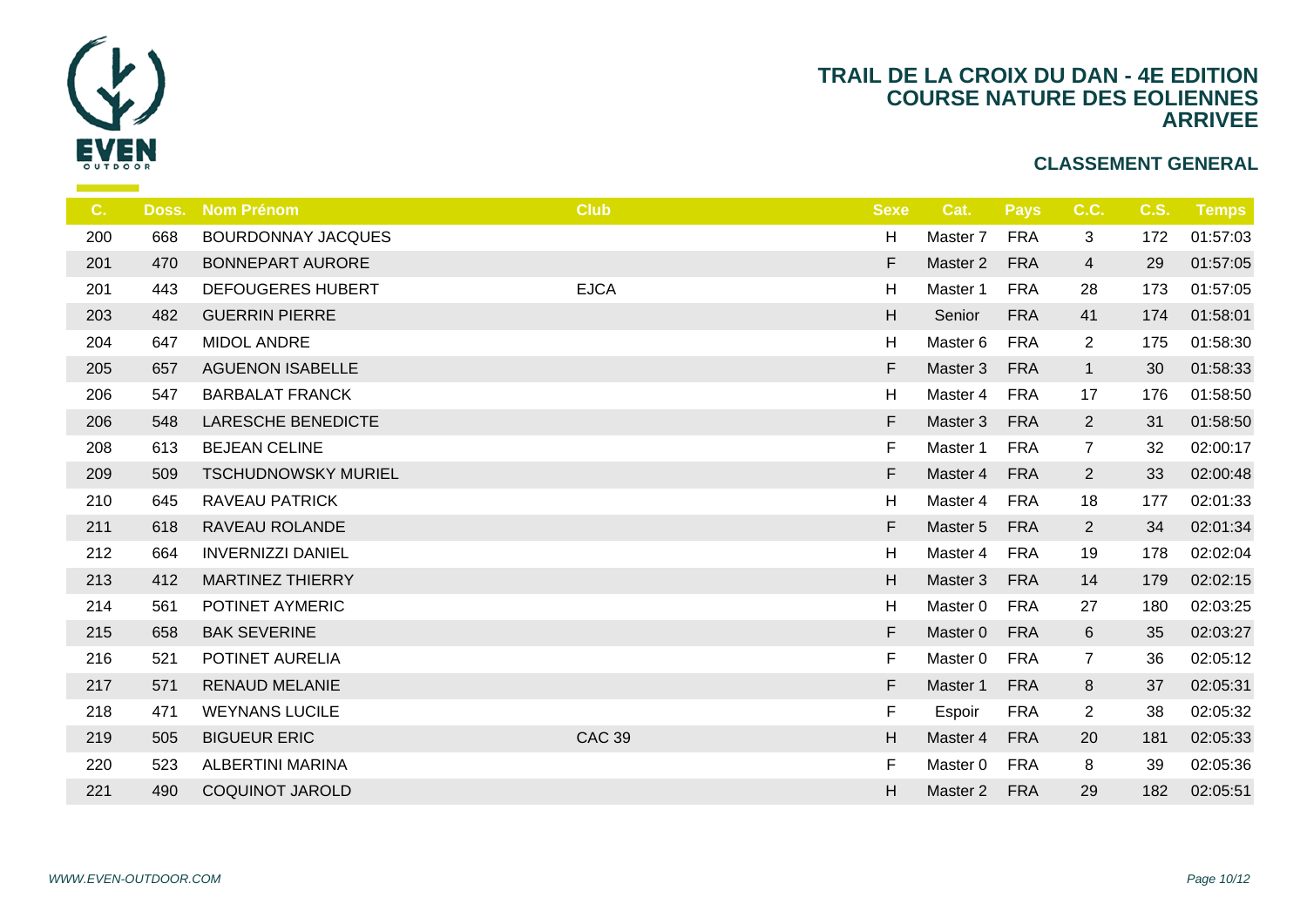

| C.  | Doss. | <b>Nom Prénom</b>         | <b>Club</b>                   | <b>Sexe</b> |                  |
|-----|-------|---------------------------|-------------------------------|-------------|------------------|
| 222 | 625   | DE VETTOR XAVIER          |                               | H           | Ma               |
| 223 | 483   | <b>BORGNE CYRILLE</b>     |                               | H           | Ma               |
| 224 | 438   | <b>BUSCAGLIA BRENDA</b>   |                               | F           | $S_{\mathsf{C}}$ |
| 225 | 576   | <b>BAILLEUX THEO</b>      |                               | H           | S <sub>d</sub>   |
| 225 | 577   | <b>HUSZAK NICOLAS</b>     |                               | H           | Ma               |
| 227 | 480   | <b>GUILLEMIN LAURE</b>    |                               | F           | S <sub>6</sub>   |
| 227 | 479   | <b>ROUAN SYLVAIN</b>      |                               | H           | Ma               |
| 229 | 513   | DE ROQUEMAUREL MELCHIOR   |                               | H           | S <sub>6</sub>   |
| 230 | 560   | <b>MINNEBO GILLES</b>     | <b>CAC 39</b>                 | H           | Ma               |
| 231 | 497   | <b>KERAVEC GWENDOLINE</b> |                               | F           | S <sub>6</sub>   |
| 232 | 555   | <b>CLAIRE BOURGE</b>      | TEAM SUPER ROMINOU            | F           | Ma               |
| 232 | 504   | <b>ALLARD HERVE</b>       | <b>TEAM ROMINOU</b>           | H           | Mas              |
| 234 | 597   | <b>MICHAUD ROBERT</b>     | <b>COURSE VALLEE MOLINGES</b> | H           | Ma               |
| 235 | 588   | RICCIARDETTI CHLOE        | <b>DSA</b>                    | F           | S <sub>6</sub>   |
| 236 | 519   | LEREGLE JEAN-LUC          |                               | H           | Ma               |
| 237 | 468   | <b>TREBOZ AUDREY</b>      | <b>FREE RUN CUISEAUX</b>      | F           | Ma               |
| 238 | 590   | PLUMECOCQ BAPTISTE        |                               | H           | $S_6$            |
| 239 | 589   | PLUMECOCQ LAURENT         |                               | H           | Ma:              |
| 240 | 631   | <b>JOURDAIN LUC</b>       | <b>CAC 39</b>                 | H           | Ma               |
| 241 | 526   | VAUTIER ANNE-SOPHIE       |                               | F.          | Mas              |
| 242 | 651   | <b>TREUVEY FLORENT</b>    |                               | H           | Ma               |
| 243 | 510   | <b>FORTERRE NATHALIE</b>  | <b>FOULEES BESANCON</b>       | F           | Mas              |
|     |       |                           |                               |             |                  |